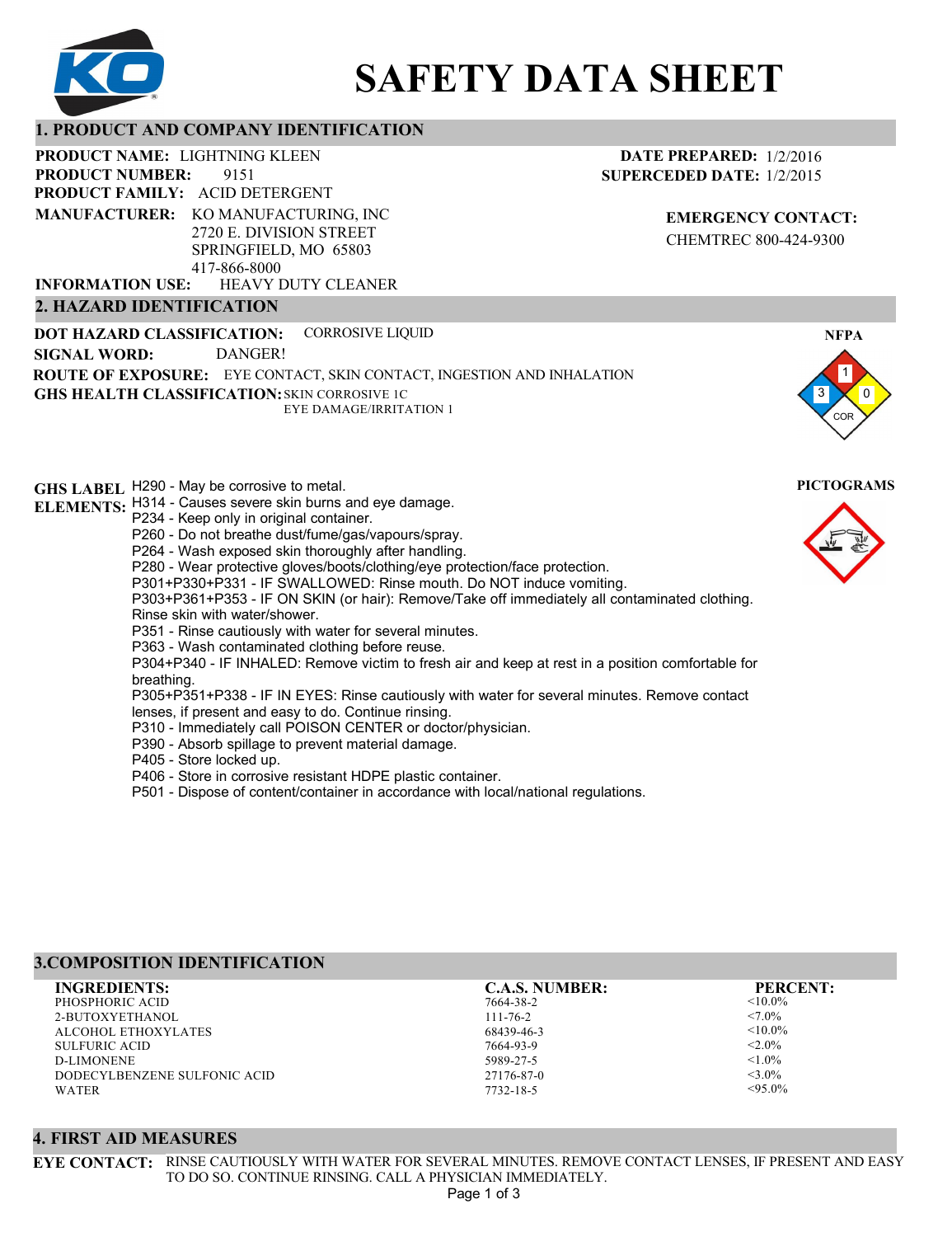## **4. FIRST AID MEASURES - CONTINUED**

**SKIN CONTACT:** WASH EXPOSED SKIN THOROUGHLY AFTER HANDELING. REMOVE/TAKE OFF IMMEDIATELY ALL CONTAMINATED CLOTHING. RINSE SKIN WITH WATER/SHOWER. GET MEDICAL ADVICE/ATTENTION.

**INGESTION:** RINSE MOUTH. DO NOT INDUCE VOMITING. IF CONSCIOUS, GIVE LARGE QUANTITIES OF WATER TO DRINK. CALL A POISON CENTER OR PHYSICIAN IMMEDIATELY.

**INHALATION:** REMOVE VICTIM TO FRESH AIR AND KEEP AT REST IN A POSITION COMFORTABLE FOR BREATHING. GIVE OXYGEN OR ARTIFICIAL RESPIRATION AS NEEDED. CALL A POISON CENTER OR PHYSICIAN IMMEDIATELY.

## **5. FIRE FIGHTING MEASURES**

**FLAMMABLE PROPERTIES:** NON FLAMMABLE.

**FLASH POINT:** >200 F

**SUITABLE EXTINGUISHING MEDIA:** DRY CHEMICAL, FOAM OR CARBON DIOXIDE, WATER SPRAY.

**UNSUITABLE EXTINGUISHING MEDIA:** NOT ESTABLISHED.

**SPECIFIC HAZARDS ARISING** NONE KNOWN.

**FROM THE CHEMICAL:**

**PROTECTIVE EQUIPMENT AND PRECAUTIONS FOR FIREFIGHTERS:** APPPROVED) AND FULL PROTECTIVE GEAR. WEAR SELF-CONTAINED BREATHING APPARATUS (PRESSURE DEMAND MSHA/NIOSH

### **6. ACCIDENTAL RELEASE MEASURES**

**PERSONAL PRECAUTIONS:** AVOID CONTACT WITH EYES AND SKIN. SPILL AREA MAY BE SLIPPERY. WEAR PROPER PROTECTIVE EQUIPMENT WHEN DEALING WITH RELEASE.

**ENVIRONMENTAL PRECAUTIONS:** CONTAIN SPILL TO AVOID RELEASE TO THE ENVIRONMENT. KEEP CONTAINER TIGHTLY CLOSED.

**METHODS FOR CONTAINMENT** DIKE AND CONTAIN SPILL. COLLECT LIQUID WITH AN INERT ABSORBENT AND **AND CLEAN-UP:** TRANSFER TO CONTAINER FOR REUSE OR DISPOSAL.

## **7. HANDLING AND STORAGE**

**HANDLING:** HANDLE WITH CARE AND AVOID CONTACT WITH EYES AND SKIN. ALWAYS WEAR PROPER CHEMICAL RESISTANT PROTECTIVE EQUIPMENT 29CFR1910.132-138. WASH THOROUGHLY AFTER HANDLING.

**STORAGE:** AVOID RELEASE TO THE ENVIRONMENT. STORE IN LOCKED STORAGE USING CORROSIVE RESISTANT CONTAINERS. KEEP OUT OF REACH OF CHILDREN.

## **8. EXPOSURE CONTROLS/PERSONAL PROTECTION**

**ENGINEERING CONTROLS:** IF MIST LEVELS ARE HIGH SPECIAL VENTILATION MAY BE REQUIRED.

**EYE / FACE PROTECTION:** CHEMICAL SAFETY GOGGLES AND FULL FACE SHIELD.

**SKIN PROTECTION:** CHEMICAL RESISTANT GLOVES AND IMPERVIOUS APRON AND BOOTS.

**THRESHOLD LIMIT VALUE (TLV):** PHOSPHORIC ACID, 1 MG/M³; 2-BUTOXYETHANOL, 20 PPM

## **9. PHYSICAL AND CHEMICAL PROPERTIES**

**PHYSICAL STATE:** LIQUID. **APPEARANCE: ODOR: BOILING POINT:** NOT ESTABLISHED. **FREEZING POINT:** NOT ESTABLISHED. **SPECIFIC GRAVITY:** 1.10 **pH (1%): EVAPORATION RATE:** LESS THAN 1. 2.0-2.5 CLEAR GREEN LIQUID. CITRUS SCENT.

 $>200$  F

**FLASH POINT:**

**REALITIVE DENSITY:** 9.2 LBS./GL. **SOLUBILITY: VAPOR PRESSURE:** NOT ESTABLISHED. **VAPOR DENSITY:** NOT ESTABLISHED. **DECOMPOSITION** NOT ESTABLISHED. **TEMPERATURE: PARTICAL COEFFICIENT:** NOT ESTABLISHED. **N-OCTANOL/WATER** SOLUBLE.

NOT ESTABLISHED.

**VISCOSITY:**

**LOWER FLAMMABILITY/EXPLOSIVE LIMIT:** NOT ESTABLISHED.

**UPPER FLAMMABLE/EXPLOSIVE LIMIT:** NOT ESTABLISHED.

**AUTO-IGNITION TEMPERATURE:** NOT ESTABLISHED.